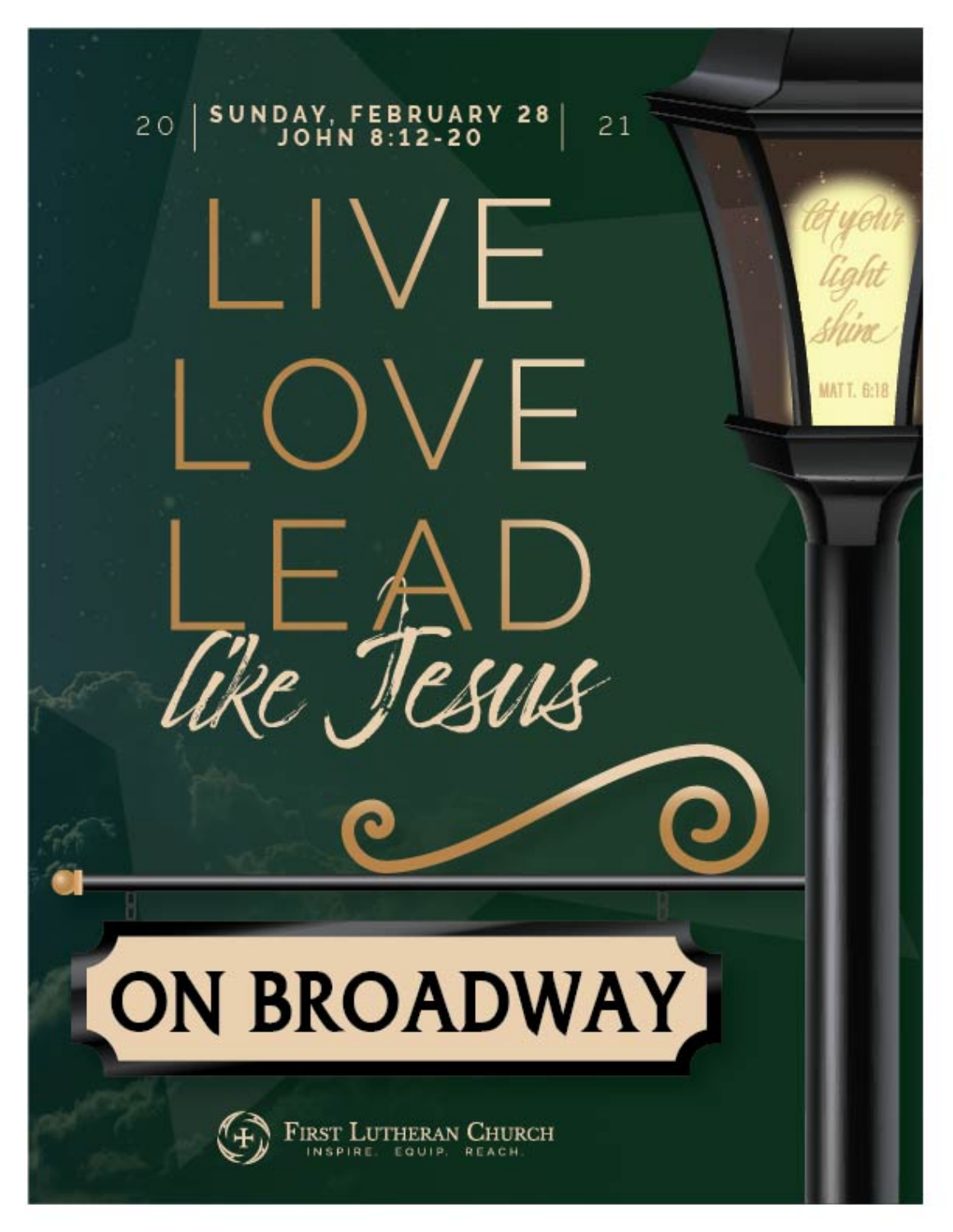



# FIRST LUTHERAN CHURCH INSPIRE, EQUIP, REACH,

# **WELCOME!** If your life has been a moral victory or a scarlet letter... **WELCOME.** We are just glad you are here.

Please make yourself at home and let us know if there is anything you need. This bulletin will help you navigate worship at First Lutheran and opportunities to serve and connect with our faith community.



**WHAT ARE WE ABOUT?** We want to make Jesus famous. It is as simple as that. Our purpose in gathering here today is to make Jesus known and to know him better. Because if this isn't about Jesus, it isn't worth doing.

**WORSHIP** We believe that all instruments, all voices and all people should praise the Lord. We do not worship a "style," we worship Jesus.



**Traditional Worship follows a** liturgy and the music centers around the organ and piano. The order of worship is inserted into the bulletin. [9 a.m. Sundays; 1:30 p.m. **Wednesdays in the Sanctuary on** the north end of the church.]



**Celebration Worship uses a** praise band and the order of worship and song lyrics are projected on the wall. [9 & 10:30 a.m. Sundays in the Celebration Center on the west end of the *church*]



**OFFERING** We give tithes and offerings as an act of worship, obedience, and thanksgiving. If you are a quest, you are not expected or obligated to give.



**BELONGING** Each quarter, we host a new member BELONG class to introduce and welcome new members to First Lutheran. The next class is planned for this spring (date TBD). Contact the church office for details.



**COMMUNION** The sacrament of Communion is celebrated at all services the first and third Sundays of each month; and at all Wednesday services during Lent. All are welcome to participate in this act of worship

and remembrance. Children who do not receive communion are welcome to come forward for a blessing.



**CONNECTING** We would love to get to know you better. Peruse our website for ways to connect through service, study, or community-building events. Fill out the blue post-it so we can keep in touch.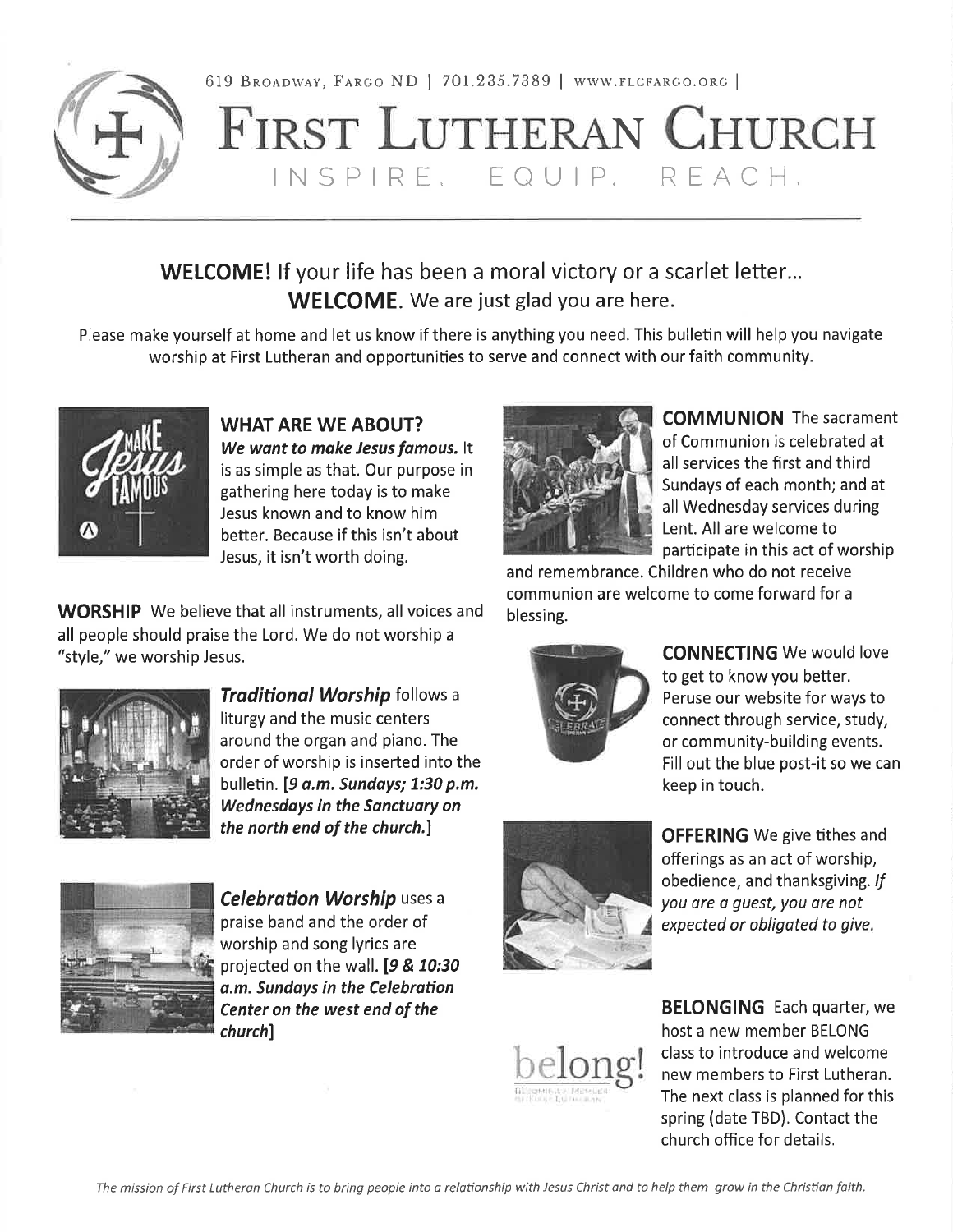# **February 28, 2021: Celebration Worship** *Live, Love, and Lead Like Jesus*

| <b>WELCOME &amp; ANNOUNCEMENTS</b>                                                                                                                                                                                                                       | <b>OFFERING:</b><br>Thank you for your new or continued generosity<br>towards God's mission at First Lutheran Church.                                      |
|----------------------------------------------------------------------------------------------------------------------------------------------------------------------------------------------------------------------------------------------------------|------------------------------------------------------------------------------------------------------------------------------------------------------------|
| <b>OPENING PRAYER</b>                                                                                                                                                                                                                                    | In-person offerings may be dropped in the offering<br>baskets at the entry/exit. Offerings can also be<br>mailed to the church office and we encourage you |
| <b>SONG:</b> God Of Wonders                                                                                                                                                                                                                              | to use our online giving and texting options. Please<br>reference the back page of the worship bulletin for<br>more information or visit our website.      |
| <b>SONG: Revelation Song</b>                                                                                                                                                                                                                             | <b>SONG:</b> Go Light Your World                                                                                                                           |
| <b>CONFESSION &amp; FORGIVENESS:</b>                                                                                                                                                                                                                     |                                                                                                                                                            |
|                                                                                                                                                                                                                                                          | <b>APOSTLES' CREED</b>                                                                                                                                     |
| God of glory, you sent Jesus among us as the<br>light of the world, to reveal your love for all<br>people. We confess that our sin and pride hide<br>the brightness of your light. We turn away from<br>the poor; we ignore cries for justice; we do not | <b>PRAYERS FOR GOD'S PEOPLE</b>                                                                                                                            |
| strive for peace. In your mercy, cleanse us of<br>our sin, and pour out the gifts of your Spirit, that,<br>forgiven and renewed, we may show forth your                                                                                                  | <b>LORD'S PRAYER</b>                                                                                                                                       |
| glory shining in the face of Jesus Christ.<br>Amen.                                                                                                                                                                                                      | <b>BLESSING/BENEDICTION</b>                                                                                                                                |
| <b>QUIET TIME</b>                                                                                                                                                                                                                                        | <b>SENDING SONG:</b> This Little Light of Mine                                                                                                             |
| <b>SONG:</b> Revelation Song (refrain)                                                                                                                                                                                                                   | Go in peace and serve the Lord.<br>L:<br><b>Thanks be to God!</b><br>$\mathbf{C}$                                                                          |
| <b>SCRIPTURE: John 8:12-20</b>                                                                                                                                                                                                                           |                                                                                                                                                            |
| <b>MESSAGE: Pastor Marty Tollefson</b>                                                                                                                                                                                                                   |                                                                                                                                                            |
|                                                                                                                                                                                                                                                          |                                                                                                                                                            |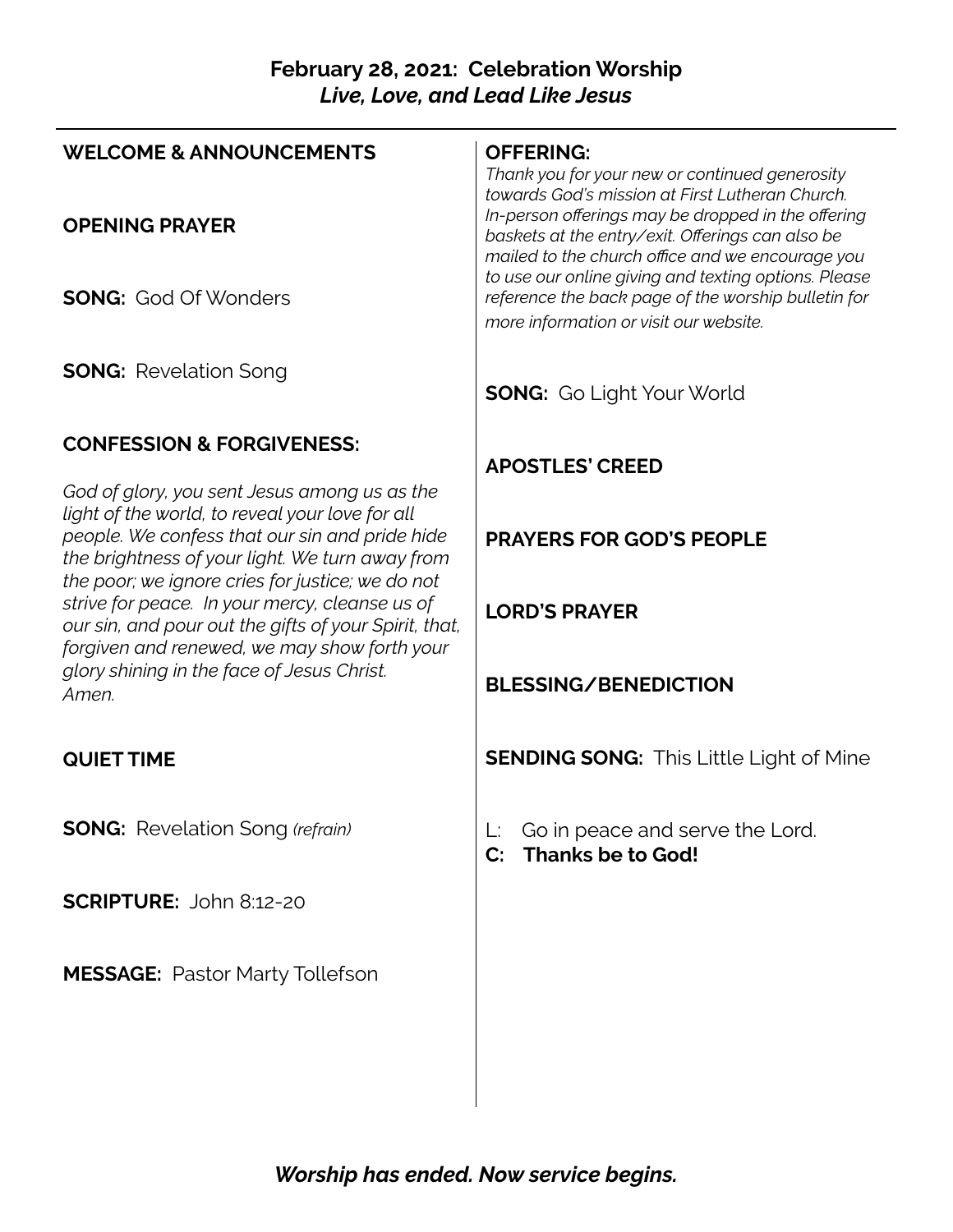# **Friday, March 5, 8 p.m.**

**meet at Rollie's house 505 66th Ave. N., Moorhead**

**When the sun takes its daily dive below the horizon and delivers nighttime to your doorstep, what better time is there to literally "walk in the dark"?**

**By hiking at night, you deliberately reduce your ability to use your vision to navigate. This gets you to focus on your other senses, and even hone our focus on God.**

*Contact Rollie with questions, rjohnson@flcfargo.org*



FIRST LUTHERAN CHURCH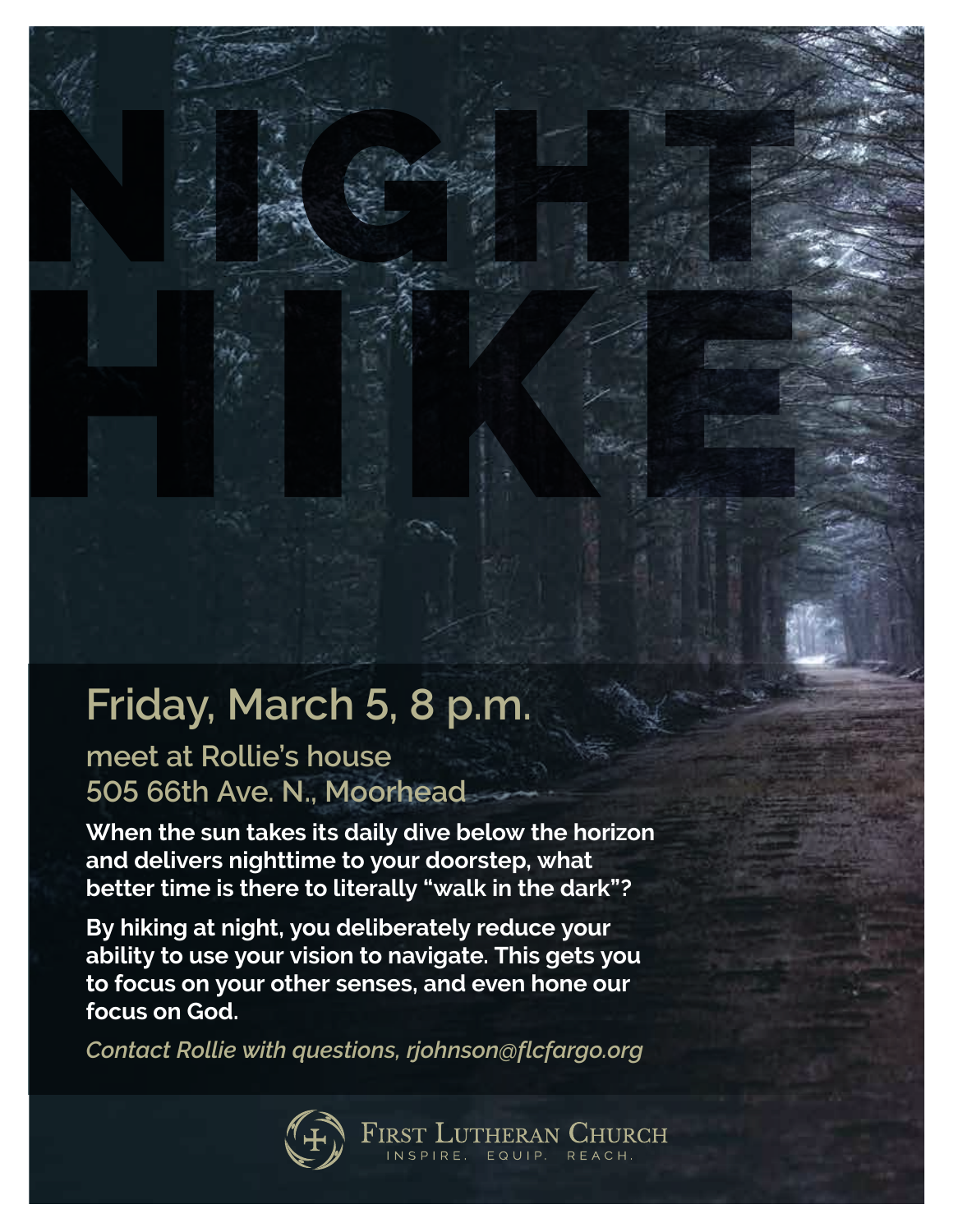

# $\begin{array}{c} 1 \\ 1 \\ \hline \end{array}$ NHGHT

**Featured movie: Monsters Inc. Kids 1st - 4th grade Friday, March 12, Great Hall drop off 5:30-6 p.m., pickup at 8 p.m. sharp**

Are you afraid of the dark? What monsters lurk there? Bring your pillow/blankets and munch on popcorn and pizza as we watch this delightful Disney movie about monsters. Sully is one of the top scarers at Monsters Inc., but he and his best friend Mike Wazowski meet their match in Boo, a little girl from the human world. She boldly goes where no human has gone before!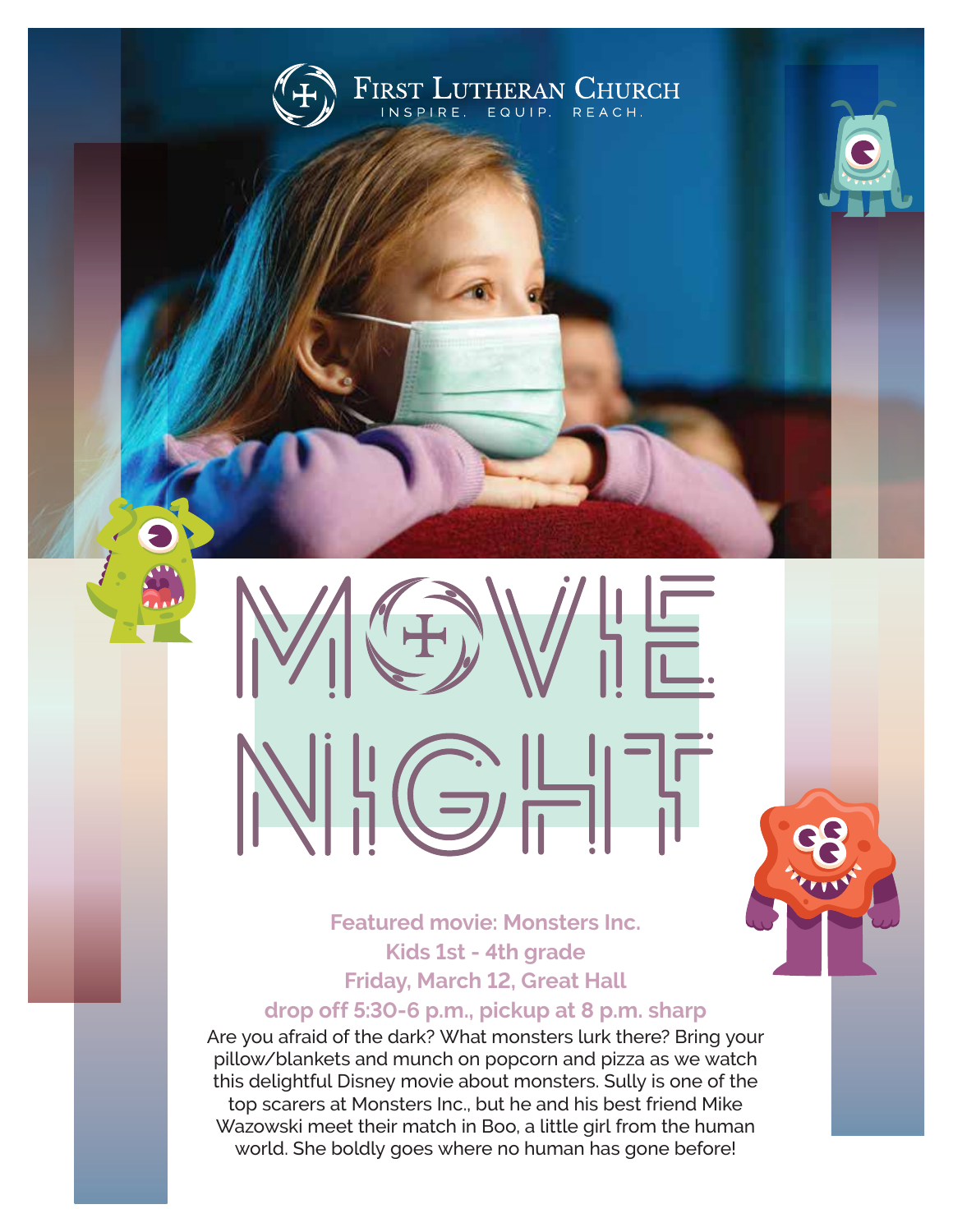# **NEWS&EVENTS**

### Visit our website for more detailed information and to register: www.flcfargo.org.

#### Lent 2021: Learning to Walk in the Dark

"... If I say, "Surely the darkness shall cover me, and the light around me become night," even the darkness is not dark to you; the night is as bright as the day, for darkness is as light to you." Psalm 139:7-12

This Lenten season, we will be learning what it means to walk in the dark. Join us through worship, book study, and other events to explore the mysteries of darkness.

#### In-person worship: Wednesdays, February 24-March 24

- 1:30 p.m., Wednesday Fellowship, Sanctuary  $\bullet$
- 5:30 p.m., Sanctuary
- b 6 p.m., Celebration Center

#### Lenten book studies:

During Lent we are reading Barbara Brown Taylor's book Learning to Walk in the Dark. Register for a book study at flcfargo.org or at the church office.

#### In-person Adult Book Study:

- Tuesdays, 11 a.m., Fellowship Hall
- Tuesdays, 7 p.m., Fellowship Hall

#### **Online Women's Book Study:**

- Tuesdays, 1:30 p.m., Zoom meeting
- Thursdays, 7 p.m., Zoom meeting

#### Night Hike

Experience "walking in the dark" by joining Rollie for a Night Hike. Let your other senses come to life to navigate hiking through darkness. Friday, March 5, 8 p.m. Meet at Rollie's house: 505 66th Ave N, Moorhead.

#### Kids' Movie Night Out-Parents Date Night

Friday, March 12, drop-off 5:30-6 p.m., pick-up 8 p.m. For kids grades 1-4 Featured movie: Disney/Pixar's Monsters Inc. Bring your own pillow/blanket. Popcorn and pizza treats!

CHURCH OFFICE: 701.235.7389, info@flcfargo.org

**OFFICE HOURS / WELCOME DESK:** MON, TUES, WEDS, THURS 8 a.m. - 5 p.m. FRI: 8 a.m. - 12 p.m. SUN 8:30 a.m. - 12 p.m.

Wi-Fi: FLCGuest, password: FirstLutheran619

# **CELEBRATEPRAYER**

We as God's people believe in the power of prayer. Please pray for the following who have asked to be prayed for publicly: Brenda Cummins, Amy Carey, Jim Frisk, Gail Zimprich, Julie Anderson, Janice Ames, Pam Burley, Dan and Janna Westerholm, Marilyn Parker, Betty Wilson, Liz Gibb, Annette Ward-Reddick, Barb Orvedal, LaVern Hoganson, Roger Hansen, Marlene Young, Wes Briags, and George.

The sympathy and prayers of First Lutheran are offered to the family and friends of Dennis Belgarde, father of Jeny Runsvold, husband of Gail Belgarde; Eugene Johnson, brother of Gloria Meyers, uncle of Nancy Gress; and **Ethel Henderson.** 

#### **FLOWERS**

The altar flowers today are given in honor of Audrey Hahn's birthday on February 28.

# **CHRISTIANEDUCATION**

Kids are an important part of FLC! In-person classes will resume in Fall 2021. Online classes and at home resources will continue through the school year. Nursery (0-5 yrs): Closed until further notice (COVID precaution) Kids at First (age 3-4th grade): FLOCK Magazine and FLOCK online resources

56ers (5-6th grade): on break during Lent (kids are encouraged to attend worship with their family) Servant Leadership Academy/Confirmation (7-8th grade): online Zoom, Wednesdays, 7 p.m. Youth Group (9-12th grade): Wednesdays, 8 p.m., Great Hall

# **YOURMINISTRYTEAM**

**Pr. Corey Bjertness** cbjertness@flcfargo.org Pr. Laurie Neill Ineill@flcfargo.org **Pr. Stephanie Tollefson** stollefson@flcfargo.org **Pr. Marty Tollefson** mtollefson@flcfargo.org **Rollie Johnson** rjohnson@flcfargo.org **Shelly Erickson** serickson@flcfargo.org **Erik Carlson** ecarlson@flcfargo.org **Marlee Robertson** mrobertson@flcfargo.org **Polly Kloster** pkloster@flcfargo.org View the entire staff online at www.flcfargo.org **Council Officers:** Sindy Keller, President

701.238.2088 701.261.5172 701.356.0324 701.371.5718

Gary Haugo, Vice President **Tracy Farmer, Treasurer** Chris Kraemer, Secretary Gary Inman, Past Chair 701.371.1563